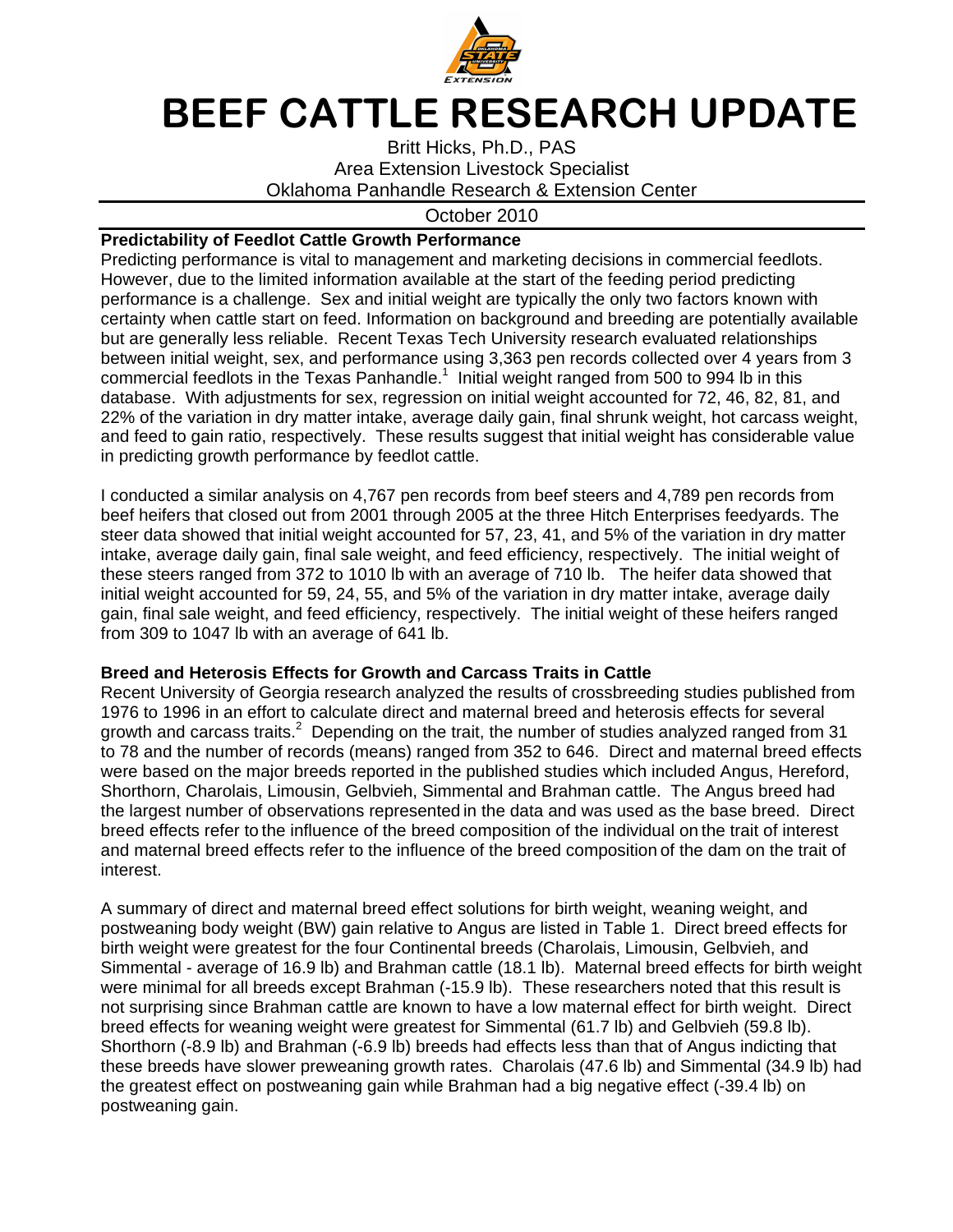|                |                     | Postweaning         |                     |                     |                     |
|----------------|---------------------|---------------------|---------------------|---------------------|---------------------|
|                | Birth Weight, Ib    |                     | Weaning Weight, Ib  | BW Gain, Ib         |                     |
|                | <b>Direct</b>       | Maternal            | <b>Direct</b>       | Maternal            | <b>Direct</b>       |
| <b>Breed</b>   | <b>Breed Effect</b> | <b>Breed Effect</b> | <b>Breed Effect</b> | <b>Breed Effect</b> | <b>Breed Effect</b> |
| Angus          | 0.0                 | 0.0                 | 0.0                 | 0.0                 | 0.0                 |
| Hereford       | 6.7                 | 0.6                 | 9.4                 | $-25.2$             | 15.0                |
| Shorthorn      | 5.3                 | $-1.7$              | $-8.9$              | 2.6                 | 5.7                 |
| Charolais      | 19.8                | 1.7                 | 53.6                | 21.1                | 47.6                |
| Limousin       | 13.4                | 1.0                 | 25.1                | 1.1                 | 6.7                 |
| Gelbvieh       | 14.9                | 4.0                 | 59.8                | 63.6                | 21.1                |
| Simmental      | 19.6                | $-0.1$              | 61.7                | 30.9                | 34.9                |
| <b>Brahman</b> | 18.1                | $-15.9$             | $-6.9$              | 14.6                | $-39.4$             |

Table 1. Means for direct and maternal breed effects as deviations from Angus for birth weight, weaning weight, and postweaning BW gain.

Adapted from Williams et al., 2010.

Direct breed effects for carcass weight, ribeye area, fat thickness, and marbling score relative to Angus are shown in Table 2. As would be expected, the continental breeds produced the heaviest carcasses (average breed effect of 86 lb) with Charolais having the greatest effect on carcass weight (118 lb). Similarly, the continental breeds had the greatest effect on ribeye area (average of 2.2 sq. in.). The British breeds tended to have more positive effects on fat thickness as compared to the Continental breeds (average of -0.3 in.) and Brahman (-0.2 in.). The breed effects on marbling score were all negative compared to Angus. The effects were most negative for Continental breeds (-1.1) and the Brahman breed (-1.4).

Table 2. Means for direct breed effects as deviations from Angus for carcass weight, ribeye area, fat thickness, and marbling score.

|                | Carcass    | Ribeye Area, | Fat Thickness, | Marbling           |
|----------------|------------|--------------|----------------|--------------------|
| <b>Breed</b>   | Weight, Ib | sq in        | ın             | Score <sup>1</sup> |
| Angus          | 0.0        | 0.0          | 0.0            | 0.0                |
| Hereford       | $-4.2$     | $-0.33$      | $-0.06$        | $-0.58$            |
| Shorthorn      | $-8.5$     | $-1.26$      | $-0.01$        | $-0.11$            |
| Charolais      | 117.7      | 2.27         | $-0.30$        | $-1.00$            |
| Limousin       | 54.9       | 2.70         | $-0.32$        | $-1.42$            |
| Gelbvieh       | 90.9       | 2.12         | $-0.35$        | $-1.14$            |
| Simmental      | 78.3       | 1.75         | $-0.33$        | $-1.01$            |
| <b>Brahman</b> | $-14.3$    | $-0.64$      | $-0.20$        | $-1.39$            |

 $1$ Marbling score was measured from practically devoid (2.0 to 2.9) to abundant (10.0 to 10.9). Adapted from Williams et al., 2010.

These researchers calculated direct and maternal heterosis effects for five types of crosses: British X British (crosses between Angus, Hereford or Shorthorn), British X Continental, British X Zebu (Brahman), Continental X Continental, and Continental X Zebu. A summary of the individual and maternal heterosis effect for birth weight, weaning weight, and postweaning BW gain for these various types of crosses are listed in Table 3. Individual heterosis effects for birth weight and weaning weight were greatest for British X Zebu (5.4 and 51 lb, respectively) and Continental X Zebu (4.4 and 57.2 lb, respectively) crosses. The heterosis effect for postweaning gain for the Continental X Zebu cross was unexpectedly low (3.3 lb) considering that this cross had the greatest effect for all other growth traits. These researchers reported that about 40% of the studies used to calculate the Continental X Zebu heterosis effect came from crossbreeding studies performed at the Meat Animal Research Center in Clay Center, Nebraska and the remainder of the studies were carried out in the hot humid Southeastern states, which are more ideal for Brahman cattle. They also noted that the means from the Nebraska studies were on average 88 lb less and were based on